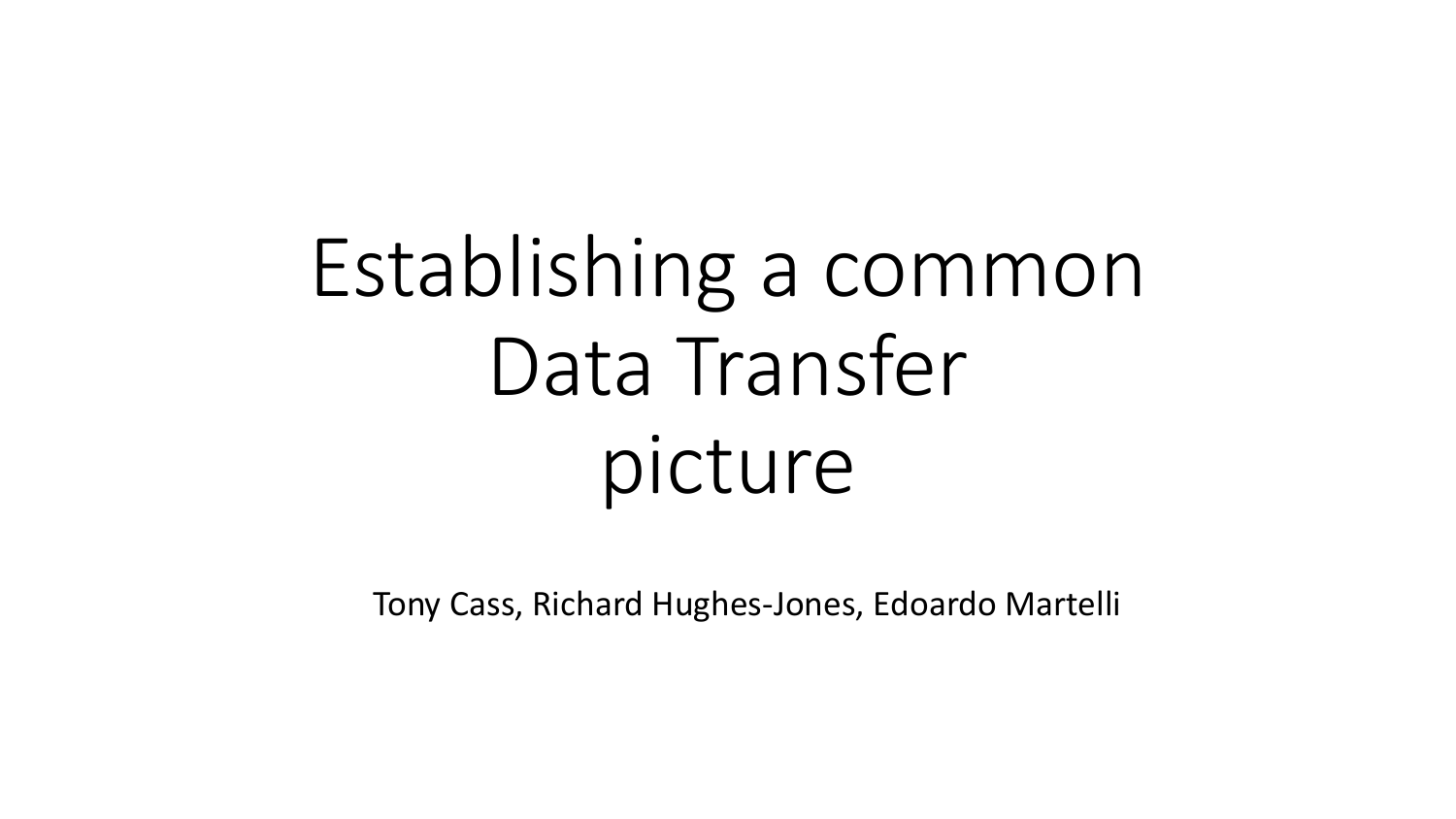

## A Generic Site

Files are hosted by storage servers, some or all of which may be in a "Science DMZ" with privileged access to the external network.

The site has one or more connections to the outside world via commercial or research network providers.

Where there is a research network link, there may be a privileged LHCONE or LHCOPN path.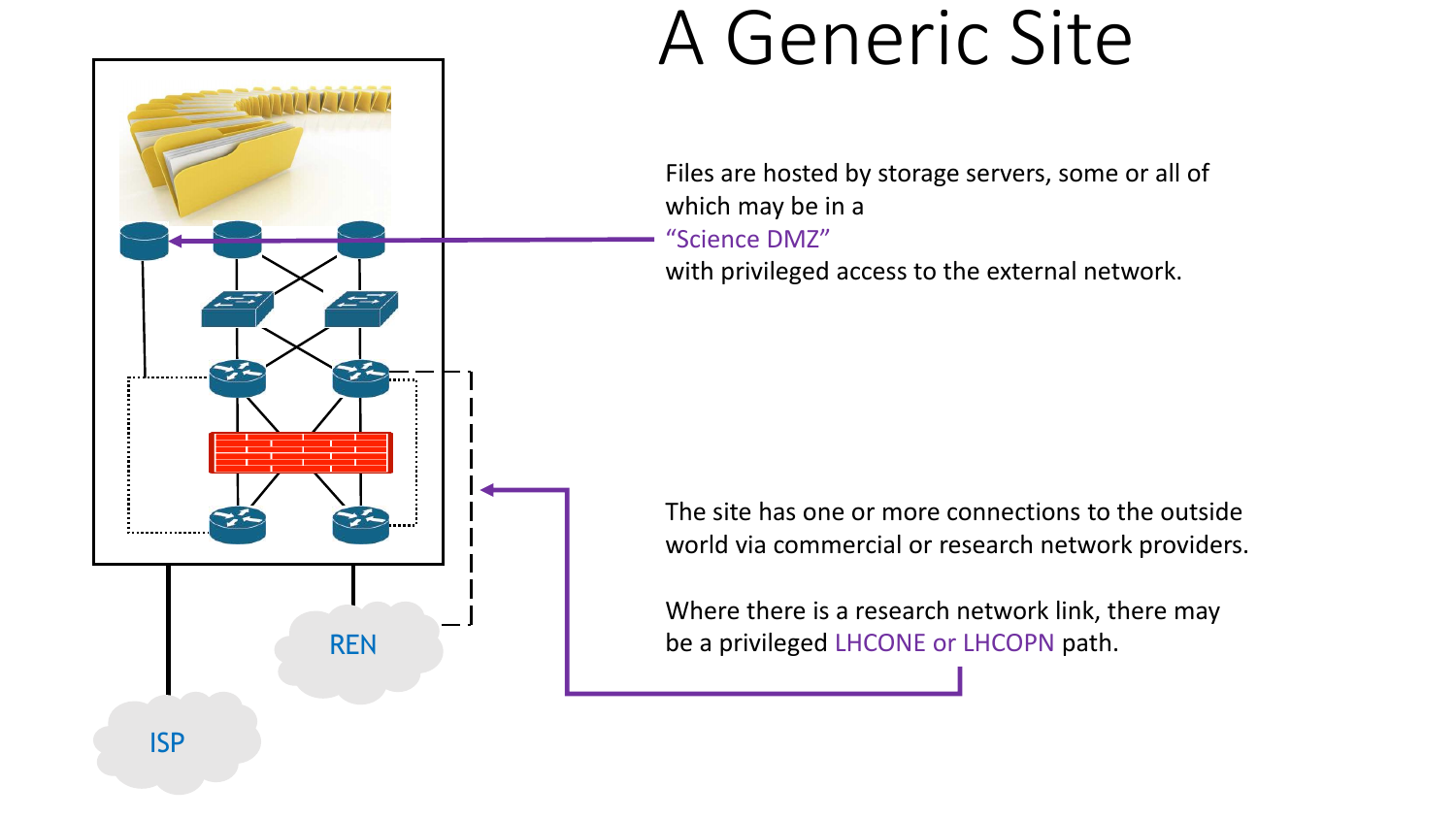## Overall Picture

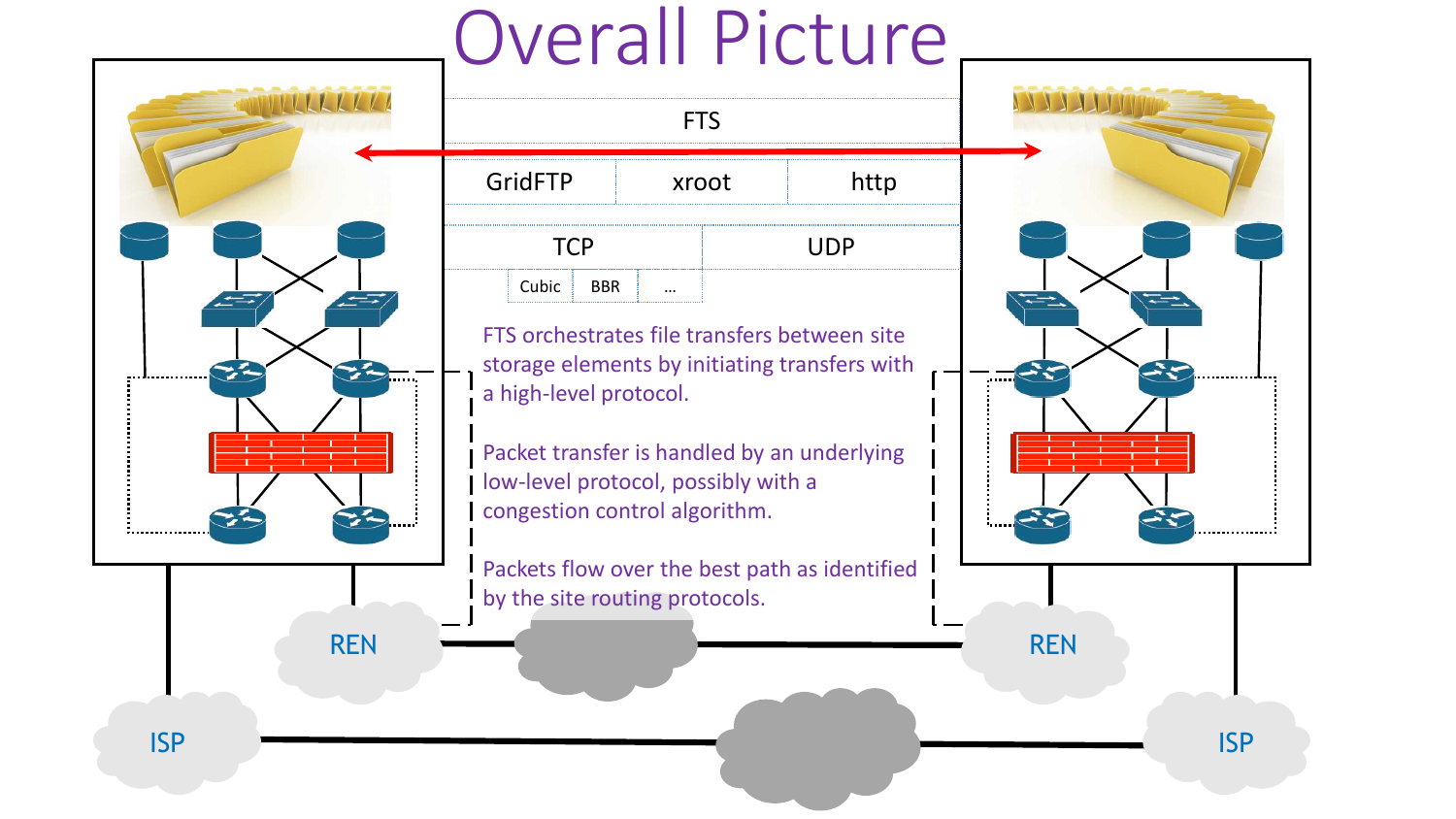## What is a DTN?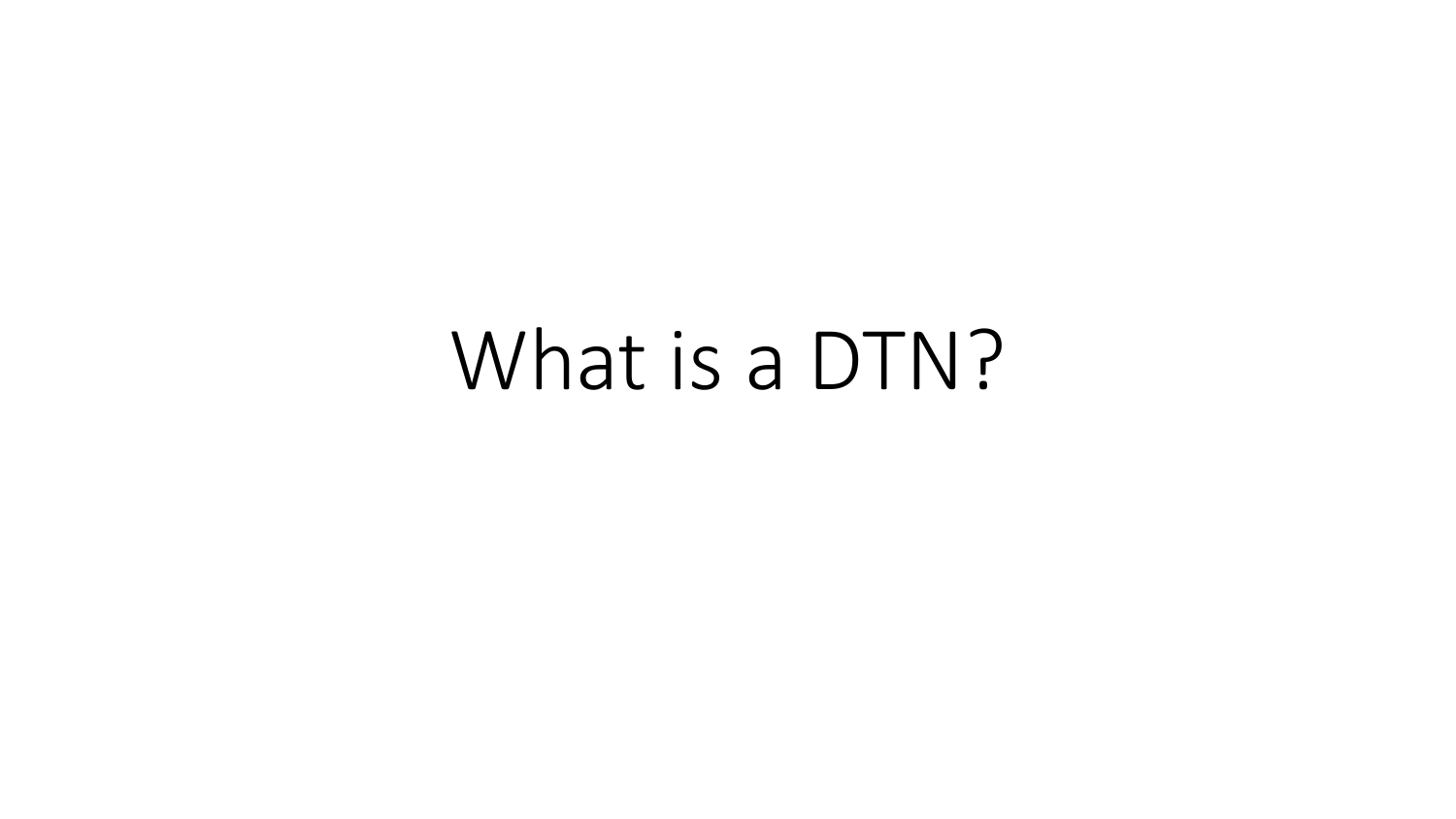### DTN — Data Transfer Node (ESNET)



- For ESNET, a Data Transfer Node is a "purpose built [server] dedicated to the function of wide area data transfer"
	- https://fasterdata.es.net/science-dmz/DTN/
- For most WLCG sites, storage nodes will meet the ESNET DTN definition so having a dedicated DTN will be an overhead as data must be copied to/from this node before the wide area transfer.
	- Having a DTN does, though, offer an advantage if point-to-point circuits are used as there is a clearly defined end-point within the site. Without the DTN, it may be hard to establish the relevant server for a given transfer.
	- And a DTN is appropriate, of course, in other contexts, for example an HPC installation where large scale external transfers are not a major activity.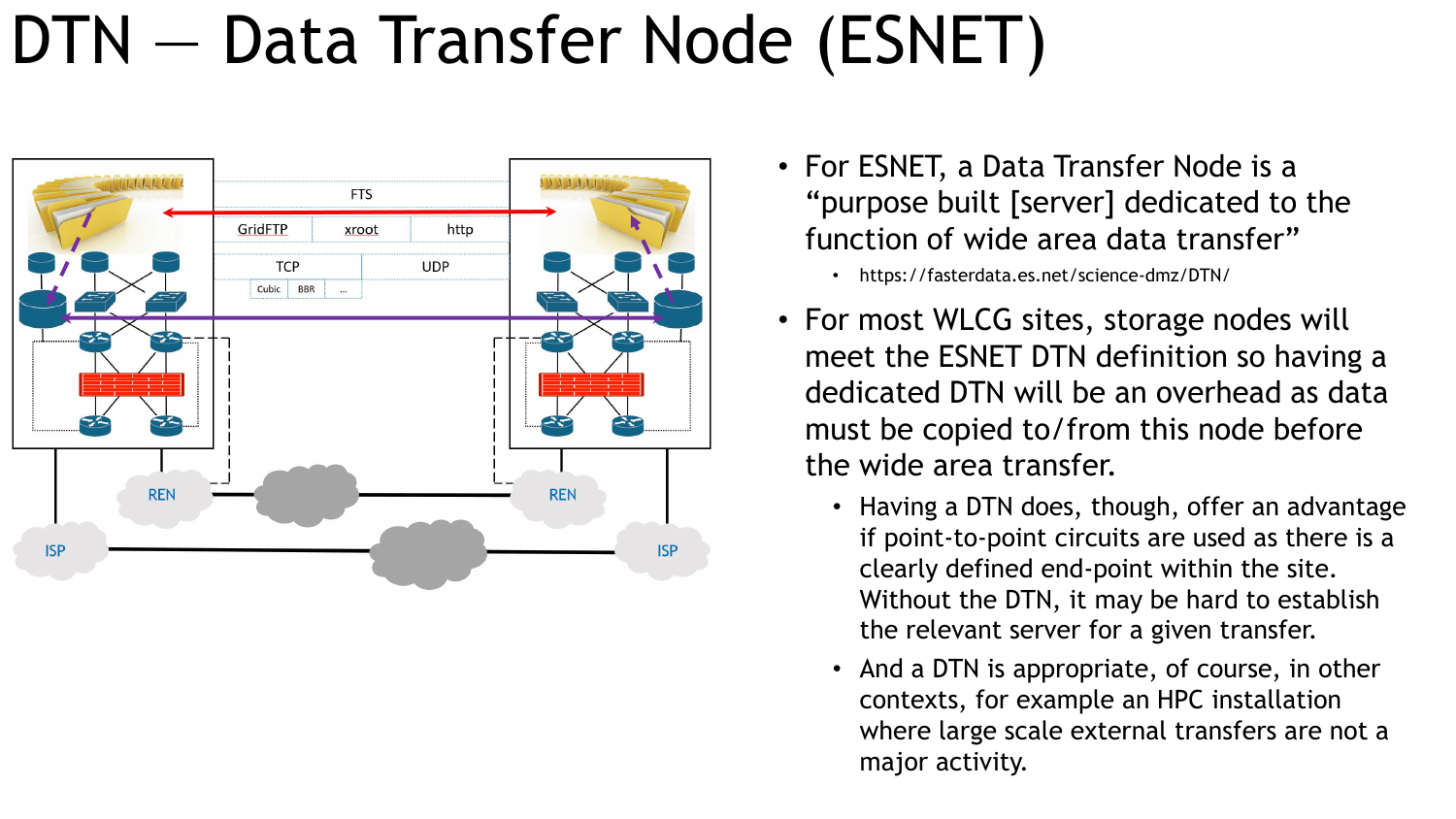## DTN — Data Transfer Node (GÉANT)



- For GÉANT, a DTN is a server in their network but as close to a site as possible.
- The aim is to have a node that can be used both to set a performance baseline against which transfers between site storage nodes can be compared and to allow users to test file transfer application behaviour.
	- Perfsonar is for regular and long-term monitoring, taking into account intrasite networking issues.
	- A GÉANT DTN is more for punctual tests and to enable tests with larger data volumes.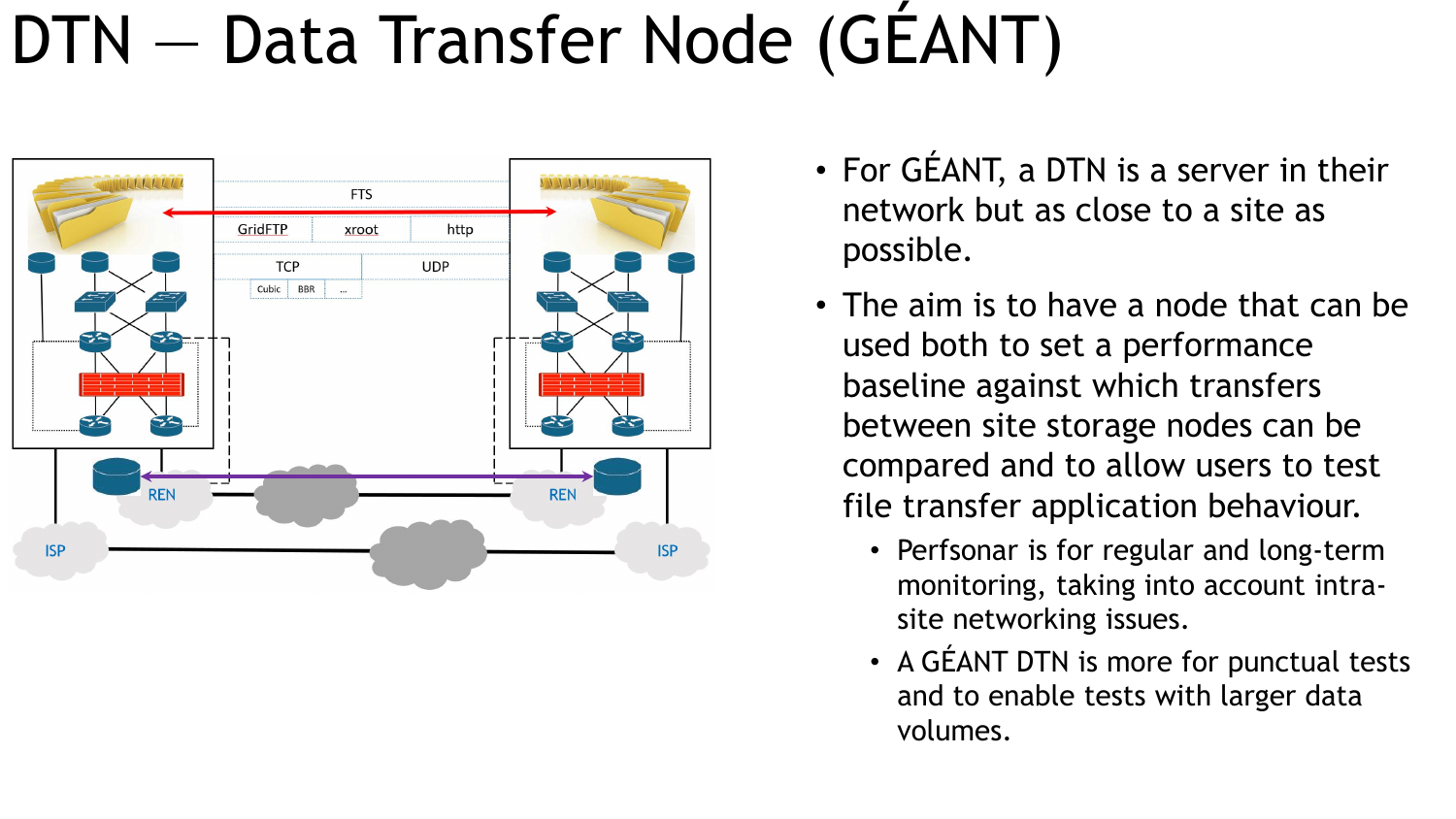## Transfer Optimisation Projects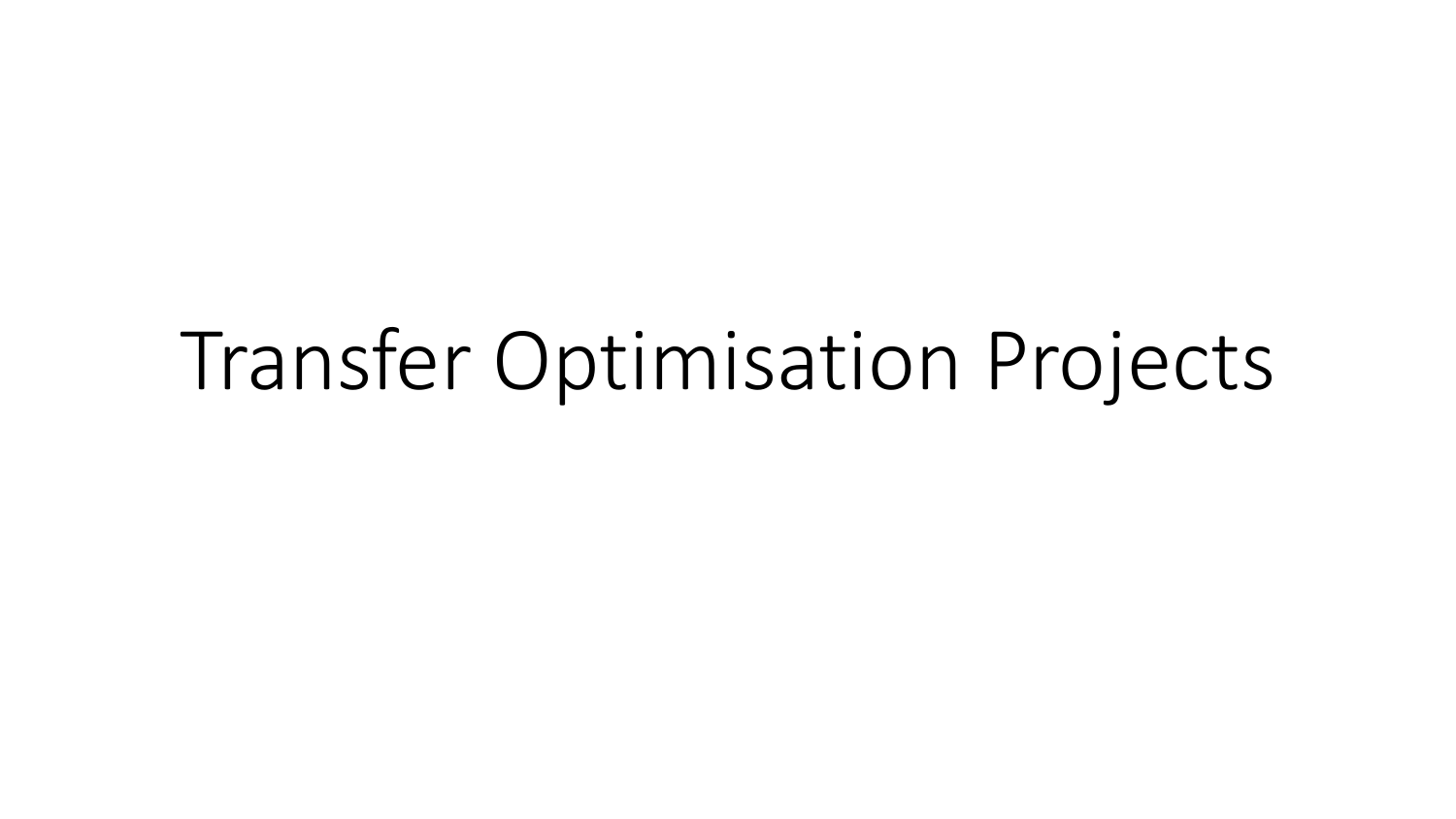## TPC — Third Party Copy



- Investigating high-level protocol alternatives.
- Also much involved in investigation of authentication issues (macaroons et al…)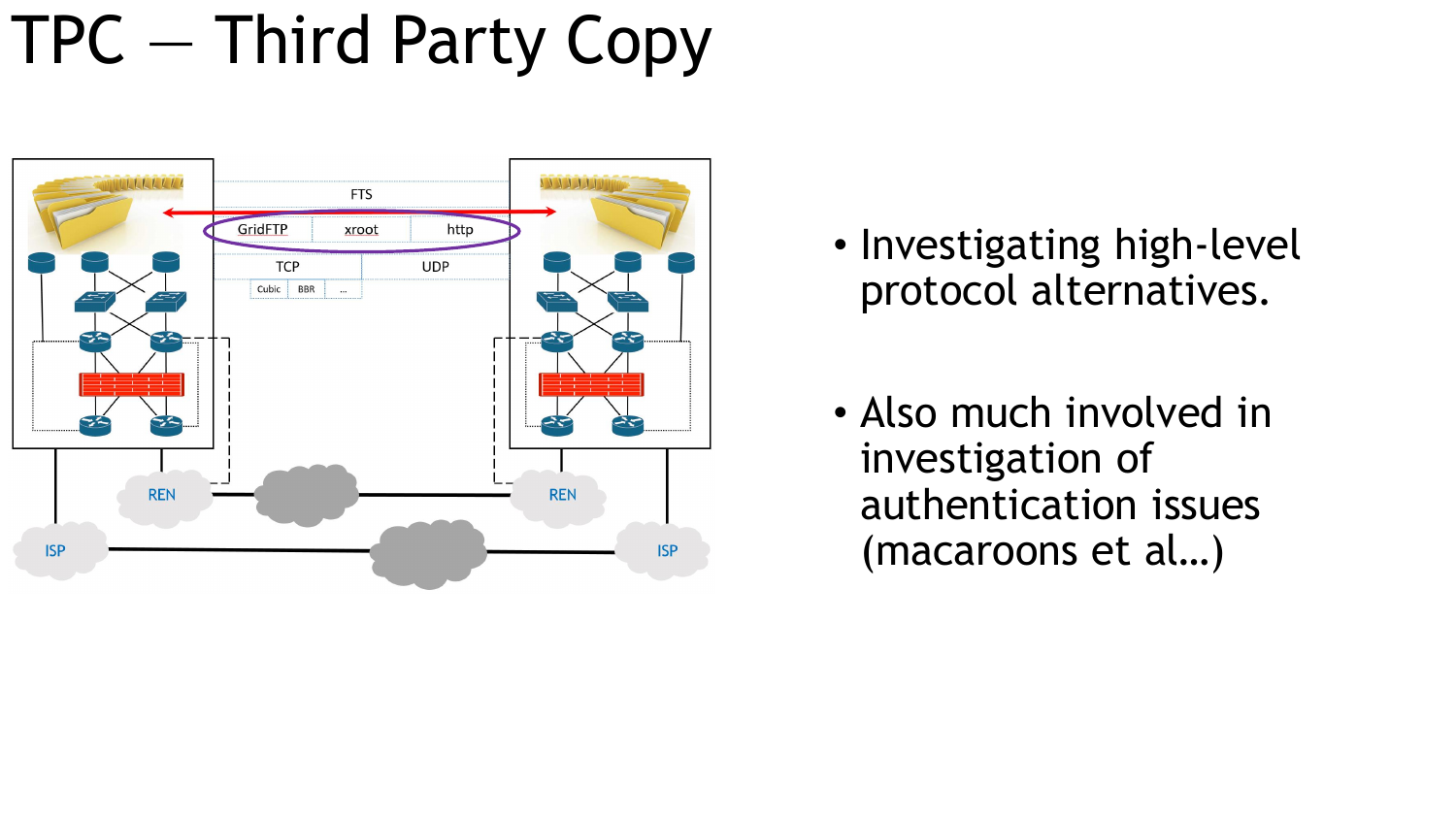## SKA AENEAS project



- Investigating low-level protocol performance and alternatives, in particular for long haul transfers. To do this, use is being made of GÉANT DTNs at ??? and ???.
- Also studying performance of GridFTP and other high level protocols, including CalTech's Fast Data Transfer (FDT).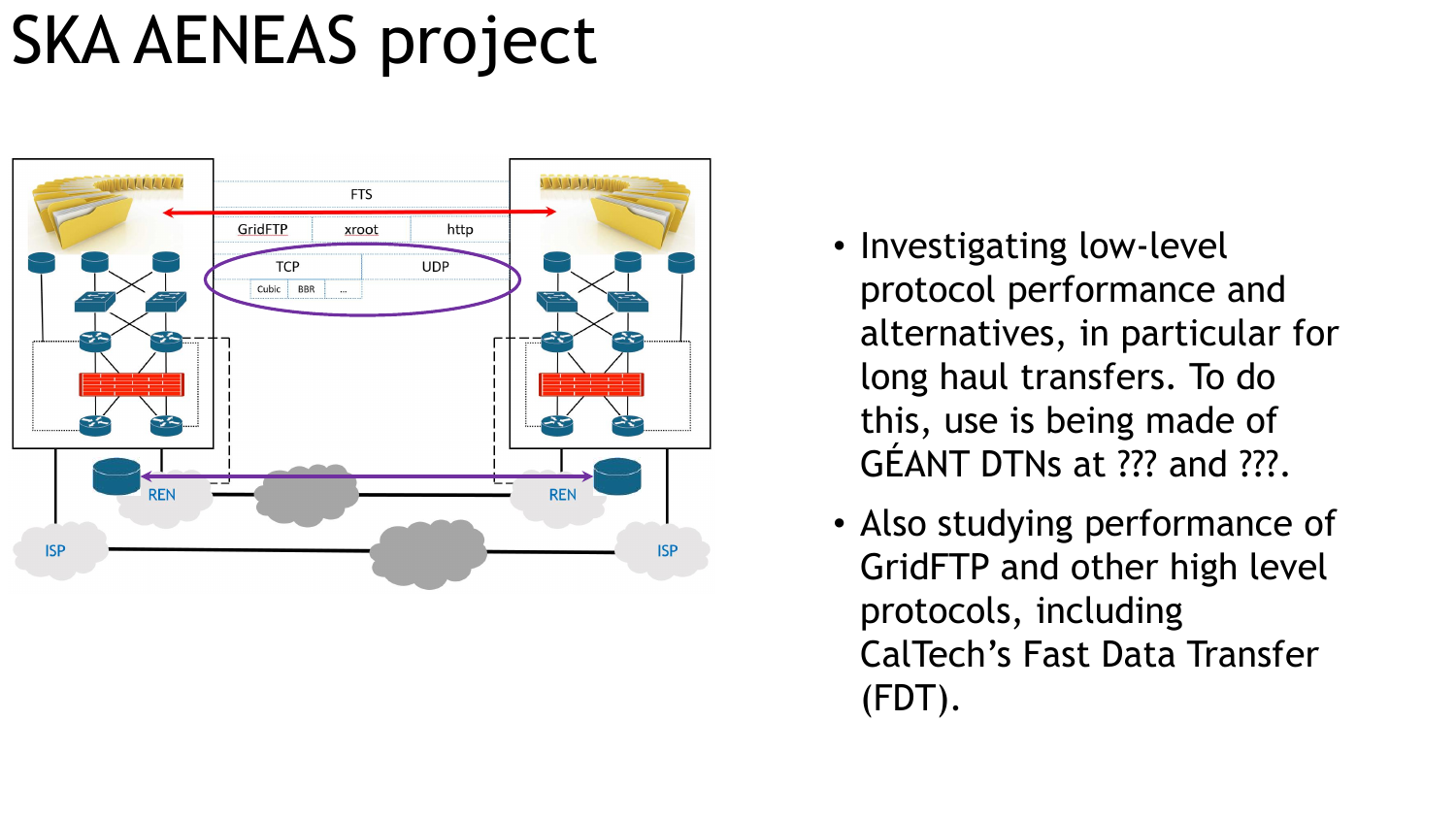#### NOTED

**N**etwork **O**ptimised **T**ransfer of **E**xperimental **D**ata



- Exploring options to select outgoing network path from a site to load balance traffic across links
	- smooth peaks
	- increase usable bandwidth
- Uses information from FTS to identify "significant" data transfers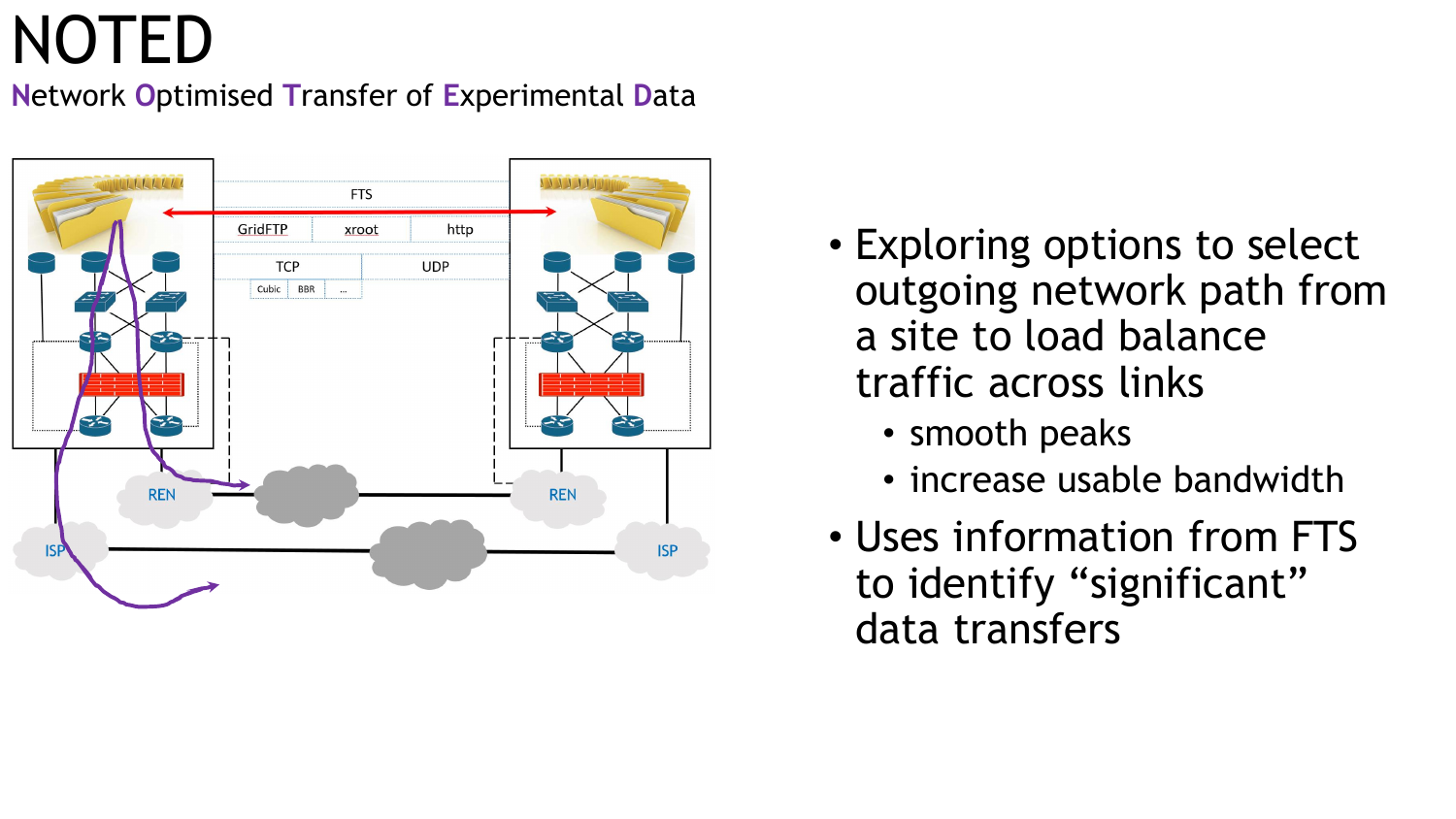## Bandwidth on Demand



- Bandwidth on Demand is a proposal from GÉANT (Mian Usman) which enables adding additional temporary bandwidth.
- CERN/Surfnet evaluating this using information from FTS about significant data transfers to trigger the request.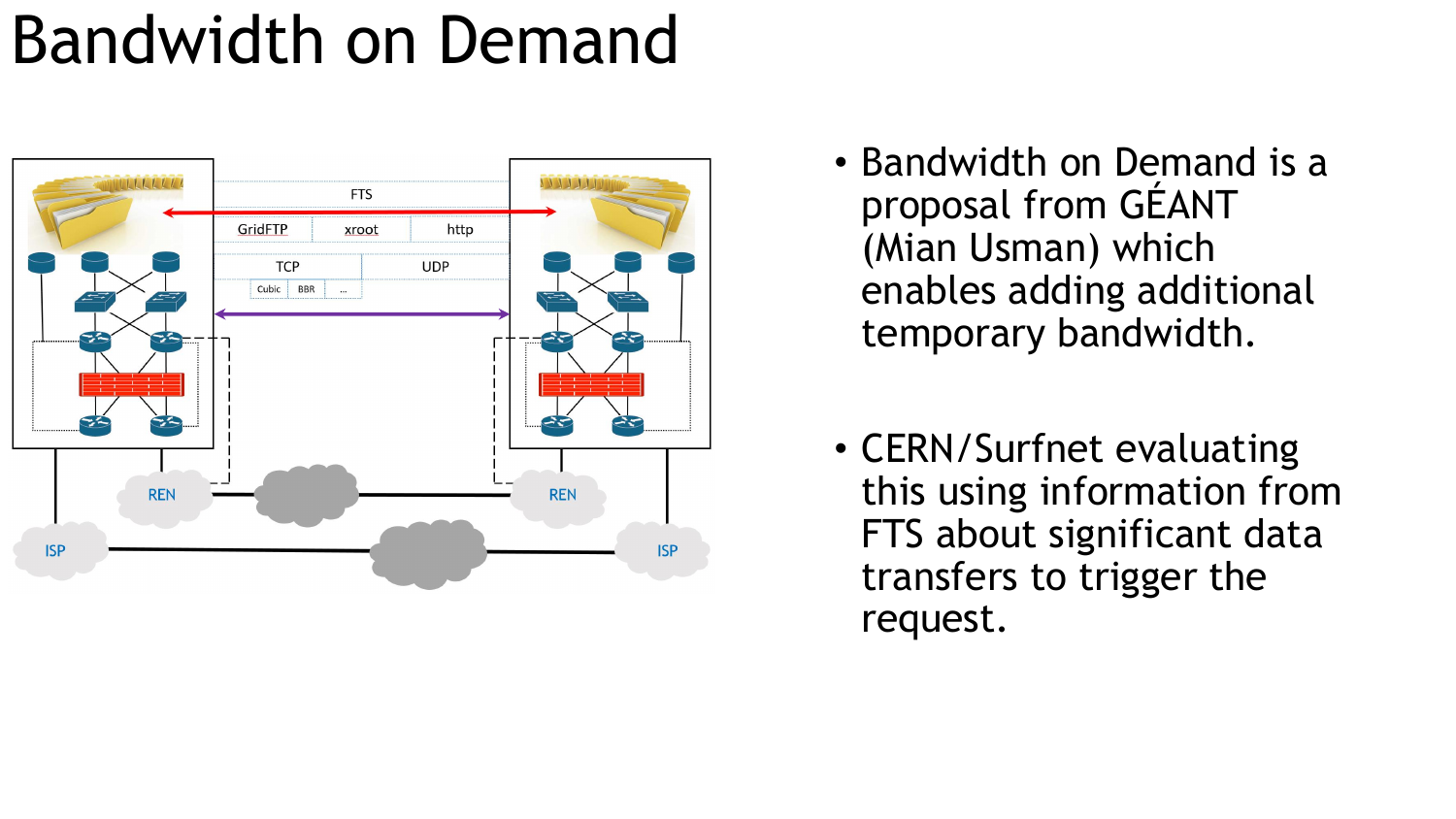## Point-to-point channels



- The LHCONE Point2Point project is looking at options to dynamically create circuits for individual data flows. Two alternatives are considered:
	- SDN based (proposed by Caltech)
	- BGP based (proposed by NORDUnet)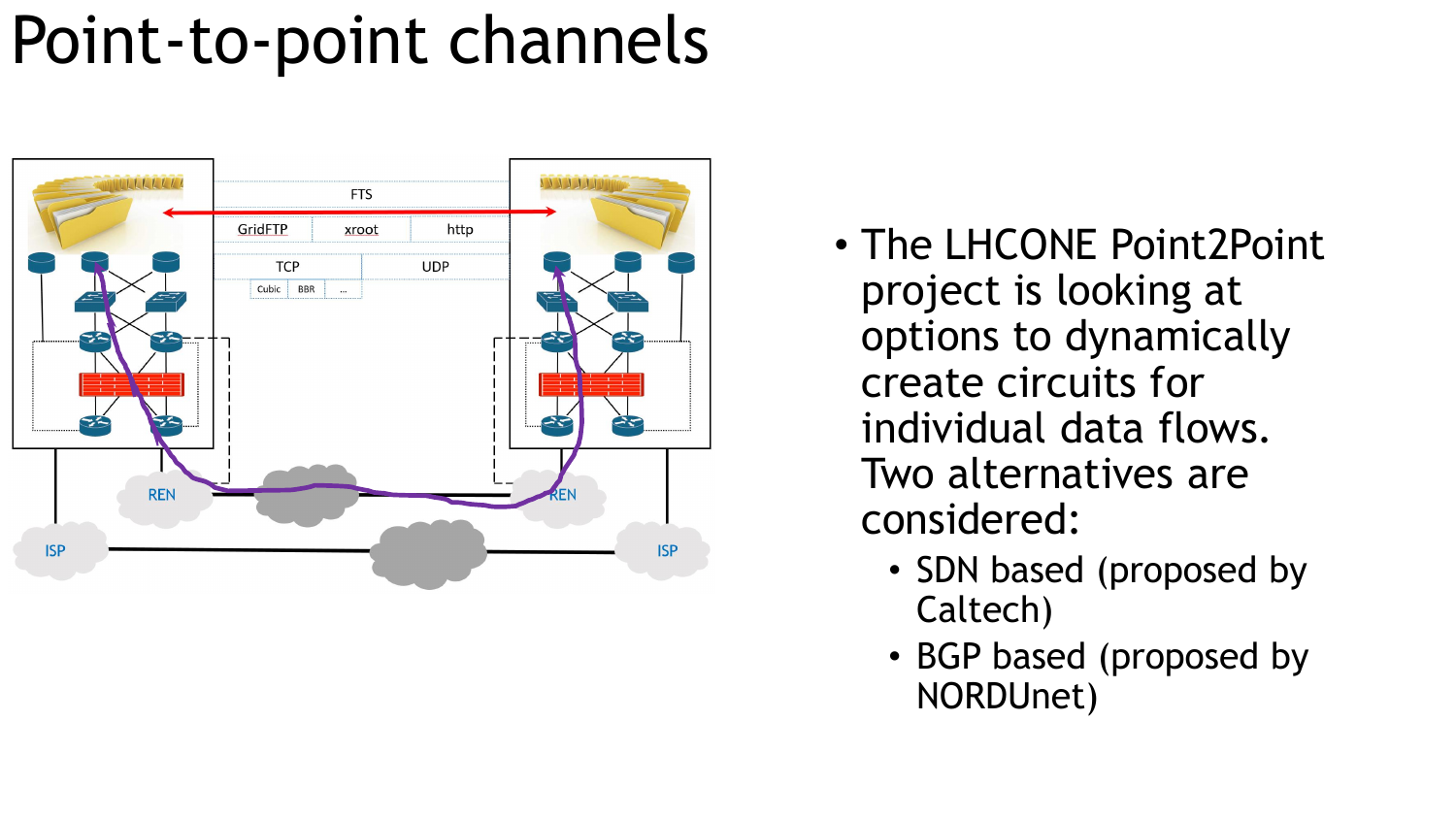#### HEPiX Network Function Virtualisation Group



The HEPiX NFV working group is studying the use of SDN technologies to optimise network performance and enhance network flexibility within a site. This relates more to network traffic between CPU nodes (or between a CPU node and a local storage server) than to external data transfers.